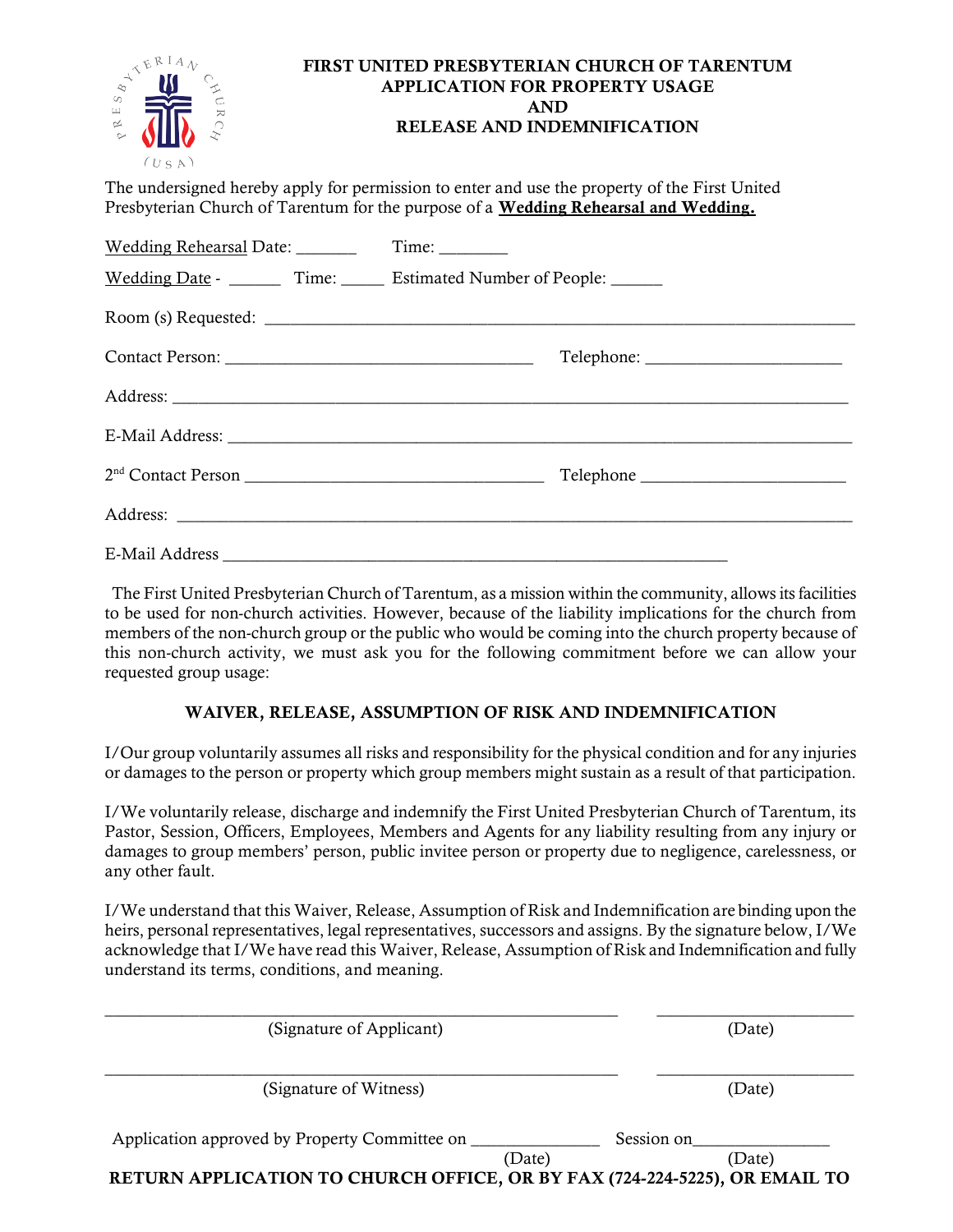## OFFICE@FUPCT.ORG



## FIRST UNITED PRESBYTERIAN CHURCH OF TARENTUM PO Box 2 \* 913 Lock Street, Tarentum PA 15084-1041 Phone: 724-224-2550 Fax: 724-224-5225 office@fucpt.org \* www.fucpt.org

TODAY'S DATE

|                                                                    | <b>WEDDING INFORMATION AND RESERVATION FORM</b> |   |                   |   |   |
|--------------------------------------------------------------------|-------------------------------------------------|---|-------------------|---|---|
| <b>WEDDING DATE &amp; TIME</b>                                     |                                                 |   |                   |   |   |
| REHEARSAL DATE & TIME                                              |                                                 |   |                   |   |   |
|                                                                    |                                                 |   |                   |   |   |
| <b>BRIDE'S FULL NAME</b>                                           |                                                 |   |                   |   |   |
| <b>ADDRESS</b>                                                     |                                                 |   |                   |   |   |
| E-MAIL                                                             |                                                 |   |                   |   |   |
| <b>HOME PHONE</b>                                                  | <b>MOBILE PHONE</b>                             |   | <b>WORK PHONE</b> |   |   |
| <b>MEMBER OF FUPC?</b>                                             |                                                 | Y | N                 |   |   |
| IF NOT A MEMBER OF FUPC, ARE YOU A MEMBER OF ANOTHER CONGREGATION? |                                                 |   |                   | Y | N |
| NAME AND ADDRESS OF CONGREGATION                                   |                                                 |   |                   |   |   |
| <b>GROOM'S FULL NAME</b><br><b>ADDRESS</b>                         |                                                 |   |                   |   |   |
| E-MAIL                                                             |                                                 |   |                   |   |   |
| <b>HOME PHONE</b>                                                  | <b>MOBILE PHONE</b>                             |   | <b>WORK PHONE</b> |   |   |
| <b>MEMBER OF FUPC?</b>                                             |                                                 | Y | N                 |   |   |
| IF NOT A MEMBER OF FUPC, ARE YOU A MEMBER OF ANOTHER CONGREGATION? |                                                 |   |                   | Y | N |
| NAME AND ADDRESS OF CONGREGATION                                   |                                                 |   |                   |   |   |
| <b>ADDRESS AFTER THE WEDDING</b>                                   |                                                 |   |                   |   |   |
|                                                                    |                                                 |   |                   |   |   |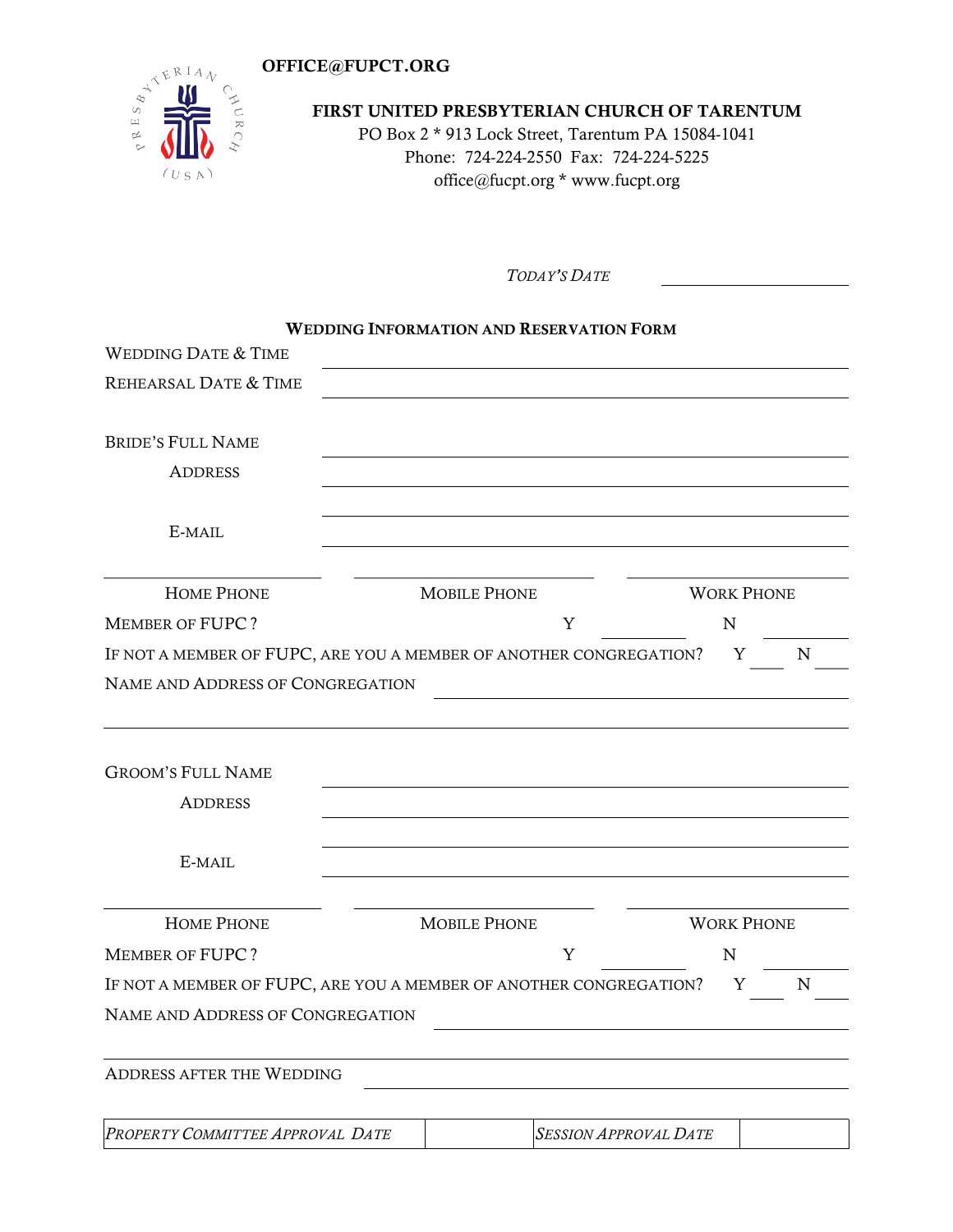## \*\*\*\*\*\*\*\*CONTINUED ON REVERSE\*\*\*\*\*\*\*\*\*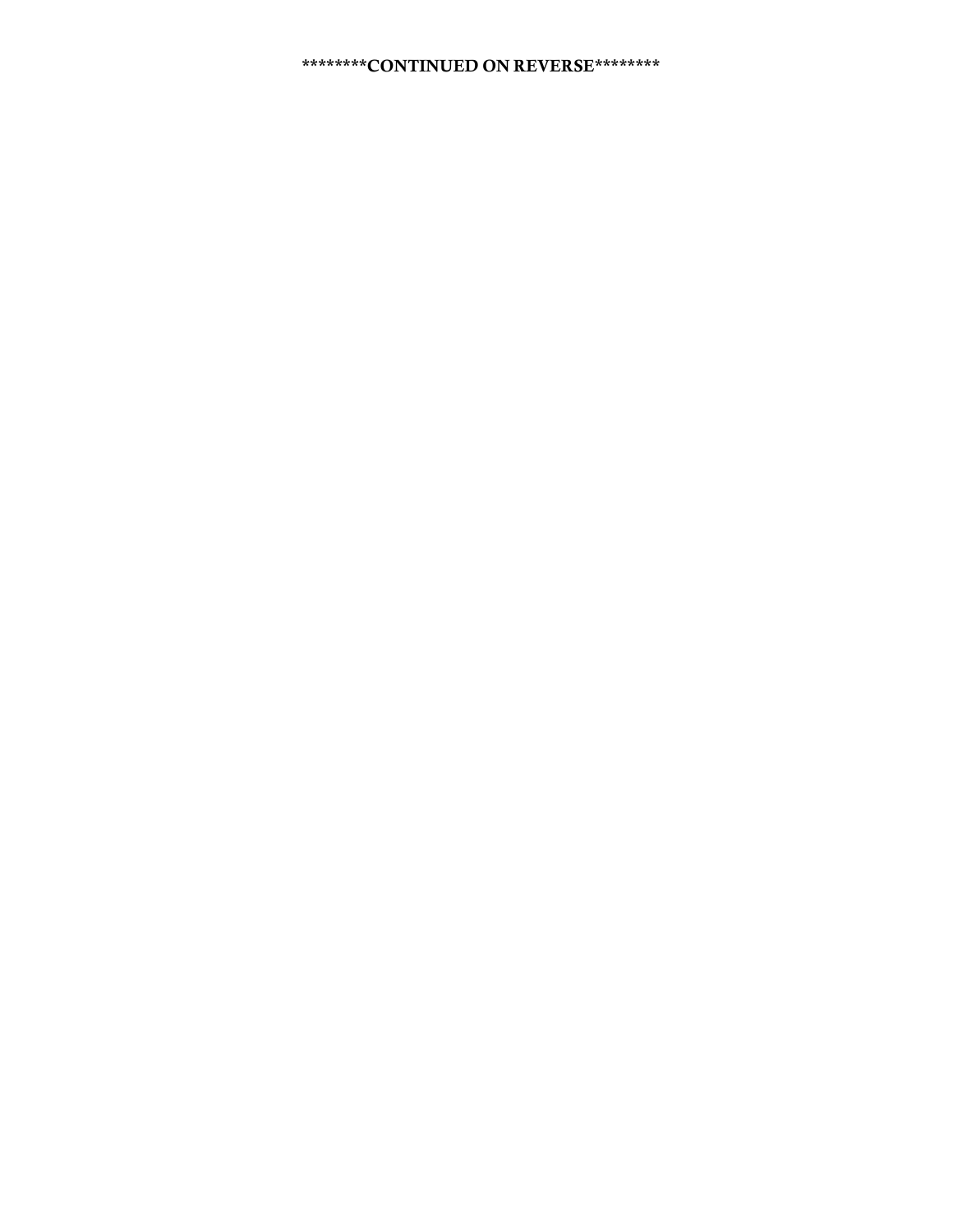|                                                                     |                  | <b>ABOUT THE WEDDING</b>                    |                    |                                      |                    |             |
|---------------------------------------------------------------------|------------------|---------------------------------------------|--------------------|--------------------------------------|--------------------|-------------|
| <b>NUMBER OF ATTENDANTS</b>                                         |                  |                                             |                    |                                      |                    |             |
| <b>BRIDESMAIDS</b>                                                  | <b>GROOMSMEN</b> |                                             | <b>FLOWER GIRL</b> |                                      | <b>RING BEARER</b> |             |
| <b>FLORIST</b>                                                      |                  |                                             | PHONE(S)           |                                      |                    |             |
| PHOTOGRAPHER                                                        |                  |                                             | PHONE(S)           |                                      |                    |             |
| SOLOIST(S)/INSTRUMENTALIST(S)?                                      | Y                | N                                           |                    | IF YES, PROVIDE NAME(S) AND PHONE(S) |                    |             |
| WEDDING BULLETIN PREPARATION BY CHURCH SECRETARY? *                 |                  |                                             |                    |                                      | Y                  | N           |
| WEDDING BULLETIN PROVIDED BY CHURCH? *                              |                  |                                             |                    |                                      | Y                  | N           |
| WEDDING BULLETIN PROVIDED BY INDIVIDUAL?                            |                  |                                             |                    |                                      | Y                  | N           |
| CHANCEL CANDELABRA? *                                               |                  |                                             |                    |                                      | Y                  | N           |
| COMMUNION TABLE CANDELABRA? *                                       |                  |                                             |                    |                                      | Y                  | N           |
| PEW CANDELABRA? *                                                   |                  |                                             |                    |                                      | Y                  | N           |
| <b>RECEPTION LOCATION</b>                                           |                  |                                             |                    |                                      |                    |             |
|                                                                     |                  |                                             |                    |                                      |                    |             |
| ANYTHING ELSE THE CHURCH SHOULD KNOW ABOUT YOUR WEDDING CEREMONY?   |                  |                                             |                    |                                      |                    |             |
|                                                                     |                  | * See Schedule of Donations, Costs and Fees |                    |                                      |                    |             |
|                                                                     |                  | <b>ABOUT THE BRIDE</b>                      |                    |                                      |                    |             |
| <b>DATE OF BIRTH</b>                                                |                  |                                             |                    | BAPTIZED Y                           |                    | N           |
| <b>OCCUPATION</b>                                                   |                  | <b>EMPLOYER</b>                             |                    |                                      |                    |             |
| PRIOR MARRIAGE?                                                     | Y<br>N           | IF SO, HOW DID MARRIAGE END?                |                    |                                      |                    |             |
| PARENTS' NAMES AND ADDRESS(ES)                                      |                  |                                             |                    |                                      |                    |             |
|                                                                     |                  |                                             |                    |                                      |                    |             |
| <b>NAMES OF SIBLINGS</b>                                            |                  |                                             |                    |                                      |                    |             |
|                                                                     |                  | <b>ABOUT THE GROOM</b>                      |                    |                                      |                    |             |
| <b>DATE OF BIRTH</b>                                                |                  |                                             |                    | BAPTIZED Y                           |                    | N           |
| <b>OCCUPATION</b>                                                   |                  | <b>EMPLOYER</b>                             |                    |                                      |                    |             |
| PRIOR MARRIAGE?                                                     | ${\bf N}$<br>Y   | IF SO, HOW DID MARRIAGE END?                |                    |                                      |                    |             |
| PARENTS' NAMES AND ADDRESS(ES)                                      |                  |                                             |                    |                                      |                    |             |
|                                                                     |                  |                                             |                    |                                      |                    |             |
| <b>NAMES OF SIBLINGS</b>                                            |                  |                                             |                    |                                      |                    |             |
|                                                                     |                  |                                             |                    |                                      |                    |             |
|                                                                     |                  | <b>ABOUT YOUR CHRISTIAN FAITH</b>           |                    |                                      |                    |             |
| DO YOU WORSHIP IN CHURCH REGULARLY?                                 |                  | Y                                           | N                  | TOGETHER?                            | Y                  | N           |
| DO YOU PRAY REGULARLY?                                              |                  | Y                                           | N                  | TOGETHER?                            | Y                  | N           |
| DO YOU READ THE BIBLE?                                              |                  | Y                                           | N                  | TOGETHER?                            | Y                  | $\mathbf N$ |
| WILL YOU CONTACT YOUR PASTOR IF ANY SPIRITUAL/MARRIAGE NEEDS ARISE? |                  |                                             |                    |                                      | Y                  | N           |
| WHERE WILL YOU WORSHIP AFTER MARRIAGE?                              |                  |                                             |                    |                                      |                    |             |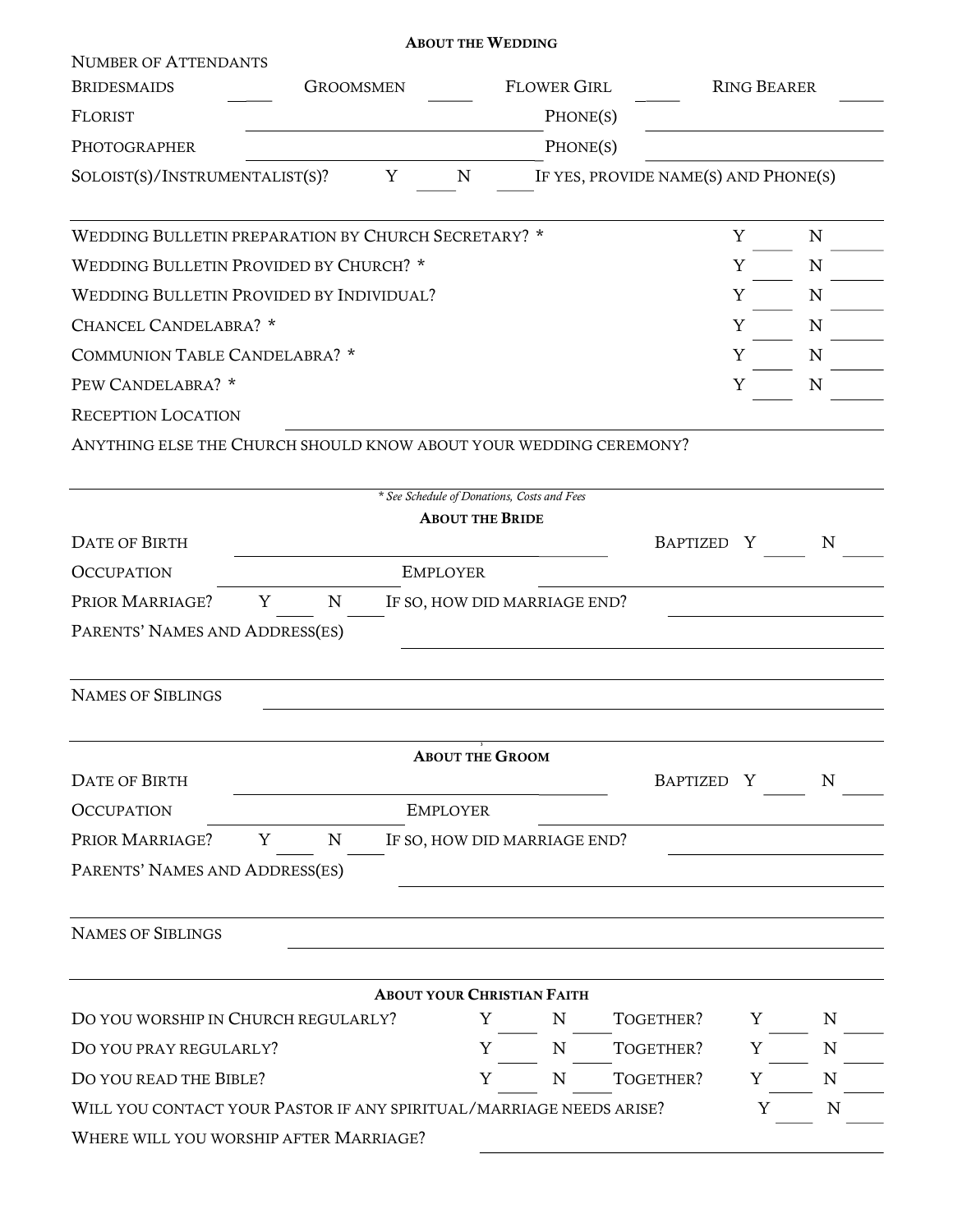

First United Presbyterian Church PO Box 2 \* 913 Lock Street Tarentum PA 15084-1041 724 224 2550 office@fupct.org

# Schedule of Donations Wedding of Church Members and Families

|                                                                          | Donation  |
|--------------------------------------------------------------------------|-----------|
| Sanctuary                                                                | No Charge |
| Fellowship Hall (Includes Kitchen)                                       | No Charge |
| Minister                                                                 | \$250     |
| Organist                                                                 | \$200     |
| Organist when accompanying vocal/instrumental soloist                    | \$225     |
| Fee and payment arrangements to be made between Soloist and Bridal Party |           |
| Custodian                                                                | \$200     |
| Custodian with Church Reception                                          | \$225     |
| <b>Wedding Coordinator</b>                                               | \$125     |
| Candles – Candelabra                                                     | No Charge |
| Pew Candles                                                              | No Charge |
| Secretary - Wedding Bulletins                                            | \$25/100  |
| Bulletins are available at cost                                          |           |

- All donations must be made to the Church Office two (2) weeks prior to the wedding.
- Checks for individuals (Minister, Organist, Custodian, Secretary, and Wedding Coordinator) should be made payable to each person. Please contact the office for a list of names.
- All fees are non-refundable.
- Additional charges may apply for "off-site" weddings. Please contact the pastor for more information.